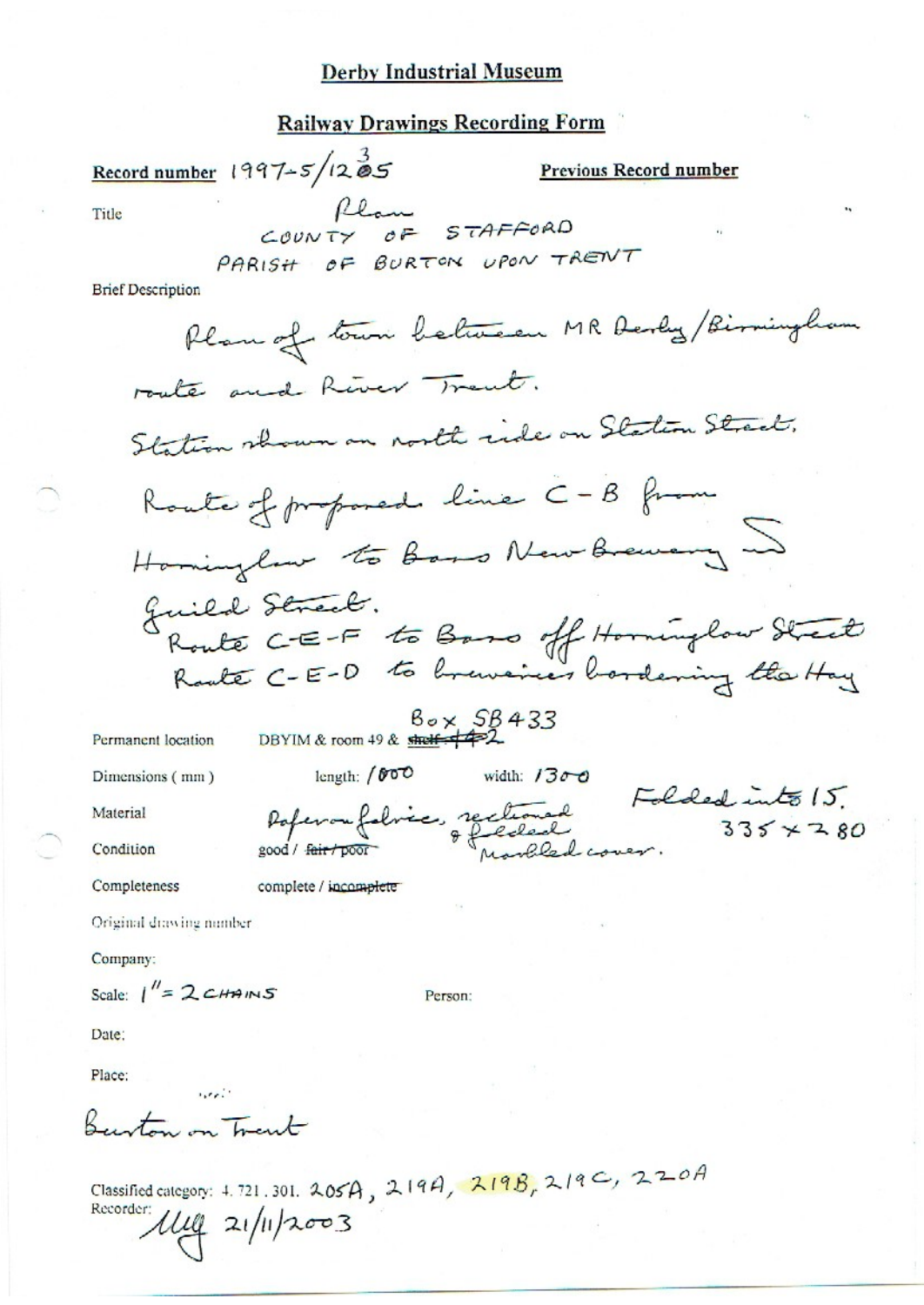#### Railway Drawings Recording Form

|                                   | Natiway Dramings Recording 1 orm                                                                                                                                                                                                              |                              |              |                |
|-----------------------------------|-----------------------------------------------------------------------------------------------------------------------------------------------------------------------------------------------------------------------------------------------|------------------------------|--------------|----------------|
|                                   | Record number 1971 - 384/538 Previous Record number 1070                                                                                                                                                                                      |                              |              | CATTELL        |
| Title                             | BOROUGH OF BURTON ON TRENT                                                                                                                                                                                                                    |                              |              |                |
|                                   | IN THE GOUNTIES OF STAFFORD Q DERBY                                                                                                                                                                                                           |                              |              |                |
| <b>Brief Description</b>          |                                                                                                                                                                                                                                               |                              |              |                |
| rborner 1                         | Meg of Burton in Trent showing whole<br>tour p' to 24 mile redies centred on rite of<br>Trables of : Reference to <del>Br</del> evenics - 30 comparis.<br>Details of Form & Council.<br>Proponed roads of Bustin/Stapshill periodicine bridge |                              |              |                |
|                                   |                                                                                                                                                                                                                                               |                              |              |                |
| Permanent location                | DBYIM & room 49 & $\frac{\text{sheif}}{\text{sheif}}$ : $H \mathcal{G}$                                                                                                                                                                       |                              |              |                |
| Dimensions $(mm)$                 | length: $720$                                                                                                                                                                                                                                 | width: $97Q$ .               |              |                |
| Material Roper                    |                                                                                                                                                                                                                                               |                              |              |                |
| Condition                         | good / fair / poor                                                                                                                                                                                                                            |                              |              |                |
| Completeness                      | complete / important -                                                                                                                                                                                                                        |                              |              |                |
| Original drawing number           |                                                                                                                                                                                                                                               |                              |              |                |
| Company:                          |                                                                                                                                                                                                                                               |                              |              |                |
| Scale: $1'' = 220y \frac{dy}{dx}$ |                                                                                                                                                                                                                                               | Person: $\mathcal{A}$ Massey |              |                |
| Date: Seft 1879                   |                                                                                                                                                                                                                                               | Eolate Agent (Surveyor       |              |                |
| Place:                            |                                                                                                                                                                                                                                               | Burton on Trant              |              |                |
| <u>hantoù an Treut</u>            |                                                                                                                                                                                                                                               |                              | 119A<br>219B | 220A<br>o o AR |

|                                                     | .      | ----         |
|-----------------------------------------------------|--------|--------------|
|                                                     | 219B   | 2208         |
| Classified category: 4, 721, 301, 205A, $234$ $750$ | 219C   | 220C         |
| Recorder $\mu\mu$ 23/5/03                           | 2214   | 222A         |
|                                                     | 221B   | 222B<br>222C |
|                                                     | 221 C  | ユユス ロ        |
|                                                     | 22   D | スススモ         |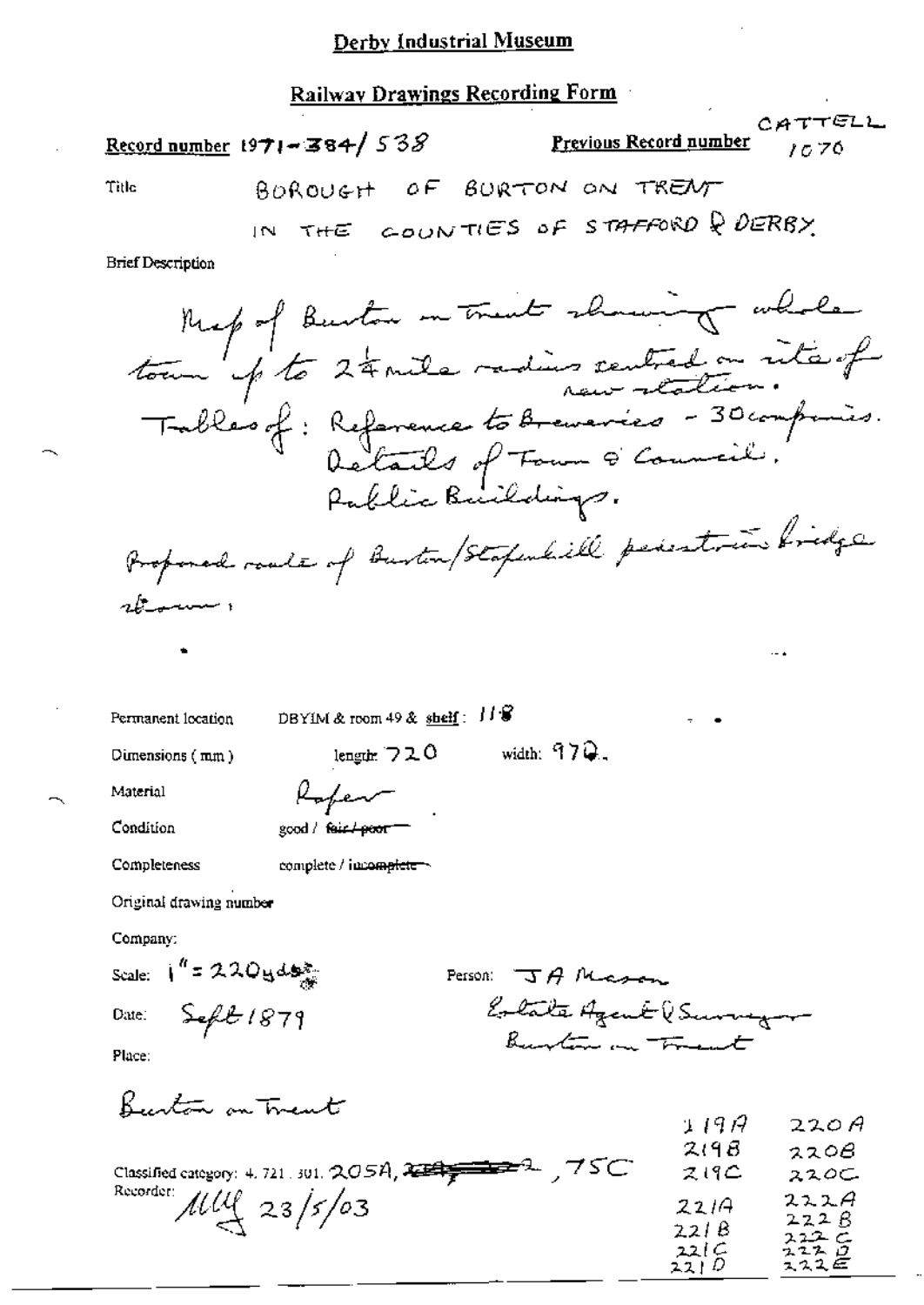### Railway Drawings Recording Form

|                                                            | Record number 1971 - 384/369.1                                                                                   |                                  |  |
|------------------------------------------------------------|------------------------------------------------------------------------------------------------------------------|----------------------------------|--|
| Title                                                      | A technical on TRENT                                                                                             |                                  |  |
|                                                            |                                                                                                                  |                                  |  |
| <b>Brief Description</b>                                   |                                                                                                                  |                                  |  |
|                                                            |                                                                                                                  | Ruspoftam att MR passing through |  |
|                                                            | at north of themself.                                                                                            |                                  |  |
|                                                            |                                                                                                                  |                                  |  |
|                                                            | Line 2) févrientes ? - Bond Euch<br>- 3) forogrammer française bien tour ?<br>- 4) forogrammer françaiser line ? | Line A-8 Guillistrate            |  |
|                                                            |                                                                                                                  |                                  |  |
|                                                            |                                                                                                                  |                                  |  |
|                                                            | $\begin{pmatrix} 5 \\ 6 \\ 7 \end{pmatrix}$ Nous lines.                                                          |                                  |  |
|                                                            |                                                                                                                  |                                  |  |
|                                                            |                                                                                                                  |                                  |  |
|                                                            |                                                                                                                  |                                  |  |
|                                                            |                                                                                                                  |                                  |  |
| Permanent location                                         | DBYIM & room $49$ & shelf: $11\overline{3}$                                                                      |                                  |  |
| Dimensions $(mm)$                                          | length: $150^\circ$                                                                                              | width: $1010$                    |  |
| Material                                                   | fafer-                                                                                                           |                                  |  |
| Condition                                                  | seed/fair/poor town edges                                                                                        |                                  |  |
| Completeness                                               | Complete / incomplete - 2000                                                                                     |                                  |  |
| Original drawing number $\in \mathbb{R}$ /13 62.           |                                                                                                                  |                                  |  |
| Company:                                                   |                                                                                                                  |                                  |  |
| Scale: $1'' = 4$ c <sub>m</sub> $\mu$ <sub>i</sub> $\mu$ s |                                                                                                                  |                                  |  |
| Date: 1857                                                 |                                                                                                                  | Person: Thelamas Spromer         |  |
| Place:                                                     |                                                                                                                  | Barta a Travet                   |  |
| Burtonon Trent                                             |                                                                                                                  |                                  |  |
|                                                            | Classified category: 4, 721-301, 205 A, 2(9B, 2(9B, 2(9C, 220B)                                                  |                                  |  |
| Recorder:                                                  | $log(15/2)$ 2002                                                                                                 |                                  |  |

 $\sim$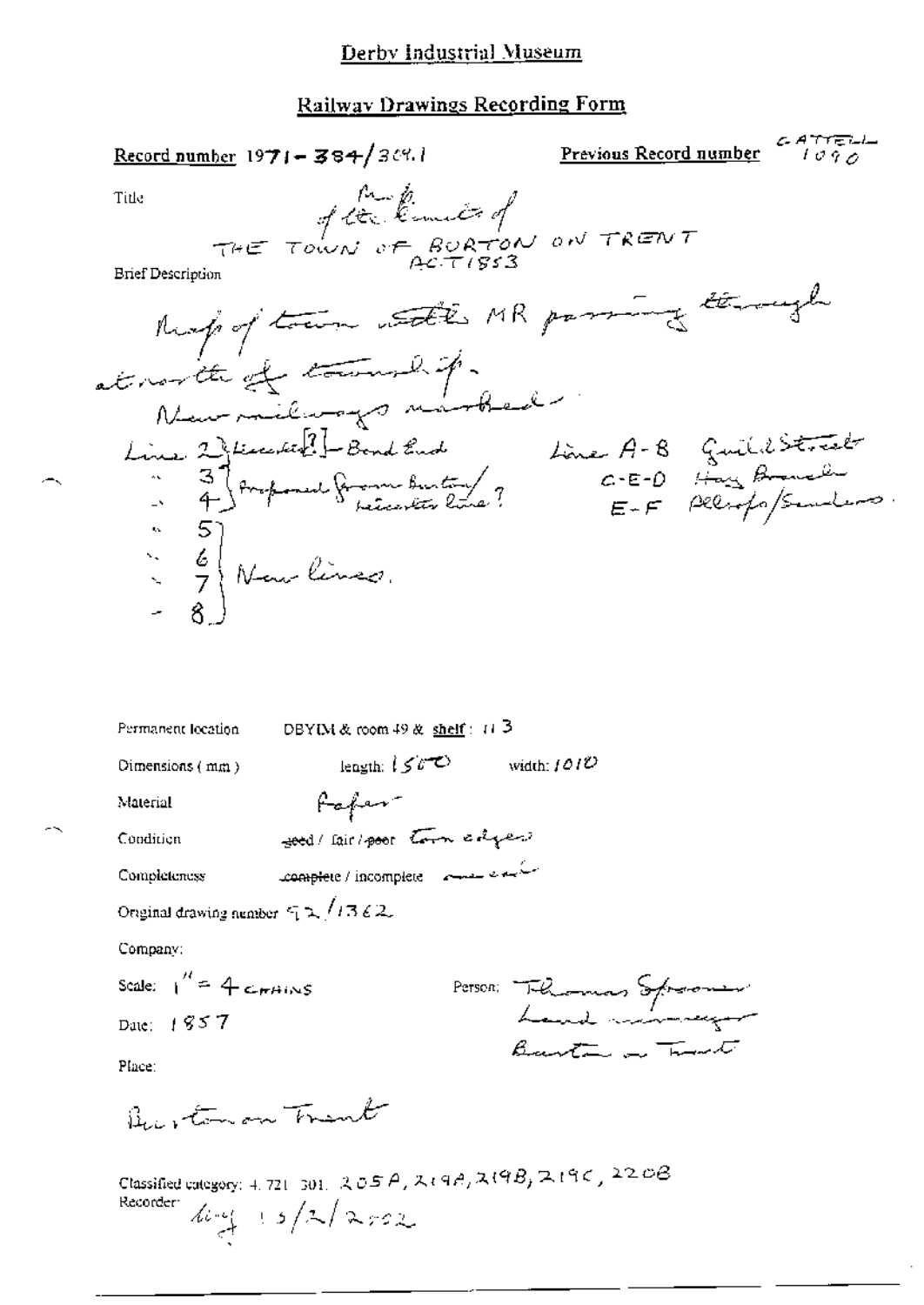#### Derby Industrial Museum

## **Railway Drawings Recording Form**

Record number  $1971 - 384/359$ 

CATTELL Previous Record number  $1020$ 

Title

**Brief Description** 

Plus of proposade freight routes into Buito from N. Stoffs Jon, limits of deviation boundaries,  $P. T. O.$ 

| Permanent location                           | DBYIM & room 49 & $\frac{\text{shell}}{2}$ : 114-                  |
|----------------------------------------------|--------------------------------------------------------------------|
| Dimensions (mm)                              | width: $1030$<br>kngth: 1 $\mathcal{A}\mathcal{B}\mathcal{O}$      |
| Material                                     | Paper in folvic                                                    |
| Condition                                    | good / fair / poor                                                 |
| Completeness                                 | complete / incomplete                                              |
| Original drawing number $-9\lambda/13\,$ 6 ( |                                                                    |
| Company:                                     |                                                                    |
| Scale: $j^{10} =$                            | Person: Sent to Mullber                                            |
| Date: 16 New 1858                            |                                                                    |
| Place:                                       |                                                                    |
| Rustin on Trent                              |                                                                    |
| Recorder $11/2$ $12/2002$                    | Classified category: 4.721, 301. $219A$ , $219B$ , $219C$ , $205A$ |